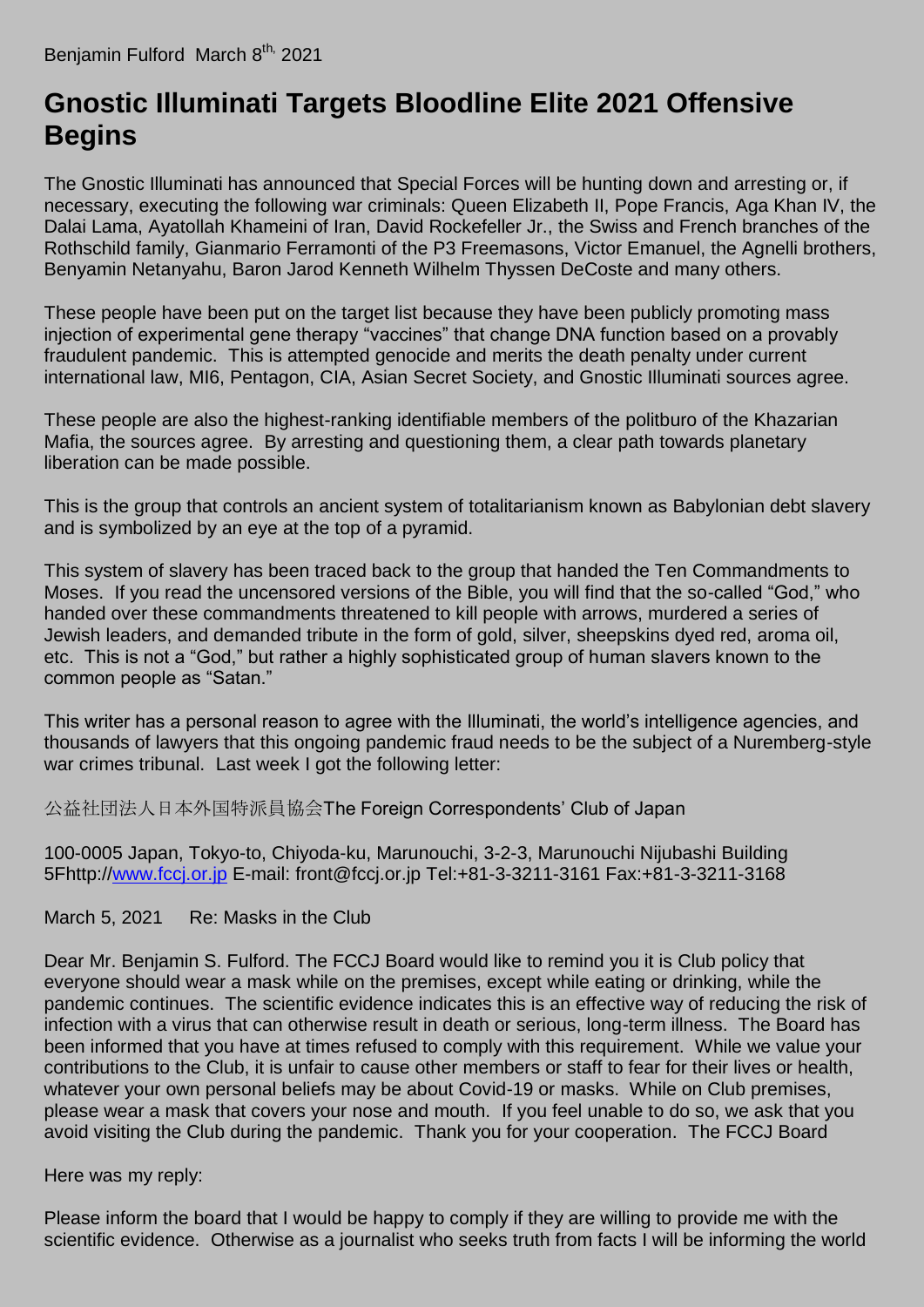they are acting based on superstition. Neither the CDC nor the WHO have provided proof the virus exists. So in the interests of journalism, I challenge them to a fact-based debate on the subject. If they refuse to debate me I will not comply.

Since they did not answer me, I suspect the real reason they wanted to force the mask issue is that on March 2nd, I ruined their attempt to whitewash the March 11, 20011 mass murder attack on Fukushima, Japan. They had Kiyoshi Kurokawa, who headed the Japanese Parliamentary inquiry on Fukushima, come to try to whitewash the incident by blaming it on Japanese government incompetence.

However, I asked Kurokawa why the deep sea drilling ship Chikyu was drilling into the ocean floor at the exact epicenter of the earthquake in the weeks prior to the disaster. I also pointed out that Japanese and Australian military intelligence said a nuclear weapon had been placed on board the ship. I also asked why the Israeli Company Magna BSP had been put in charge of security at the Fukushima plant immediately before the disaster. This prompted Kurokawa to go rogue on his handlers by saying "The Japanese people were not protected by military force." In other words, the U.S. and Japanese military failed in their duty on that day.

Getting back to the "pandemic," it is a basic tenet of logic that you cannot prove something does not exist but that you can prove something exists. So someone can say, "there is a galaxy made out of purple spaghetti" and nobody can prove them wrong. However, if the elite wants people to choke themselves with unhygienic masks to "fight a virus," they need to prove it exists. So far, neither the CDC nor the WHO nor anybody else has been able to produce a single sample of the so-called Covid-19, or Sars Cov 2, or whatever else they are calling it. By contrast, there is an overwhelming body of evidence that the vaccine pushers are using insurance fraud and other means to force doctors to label illnesses such as influenza, pneumonia, the common cold, and tuberculosis as "Covid-19."

That is why a military and legal campaign has begun against the Khazarian Mafia politburo. Here is what MI6 has to say on the subject:

"The evidence we have points back to the World Bank in 1975 being the root cause analysis of preplanning [of the "pandemic"]. What gave the military concern was SIONICS in tandem with the nano particulates contained in the vaccines and then all hell broke loose and we went into the offensive over defensive.

SIONICS means Systems of Insurgency Negation and Counter Subversion – basically zapping your political opponents or quelling population uprisings. Genocide is not far off what this is all about and the population reduction madness of the Luciferian Cult controlling the United Nations."

Also, last week the Asian Secret societies and the White Dragon Society and their allies contacted the Knights of Malta and Western Secret Societies about improving the manner in which this planet we all share is run. The leaders of the Western Secret Societies said nothing as of the time this report went live. We presume the Knights of Malta leader who conveyed our message ran into the above-mentioned politburo of Western Monotheism aka Babylonian tyranny and they refused to come to the table.

That is why the hunt for their leadership has begun in earnest.

In an effort to identify the root cause of the problems MI6 asked us to look into these comments posted on my site that summarized a talk between Kim Goguen and Charlie Ward. <https://www.youtube.com/watch?v=vglbA5Unocc>

In the talk, they discussed who was in charge of the multi-layer control system of the planet. They also note that the long-promised "financial reset" never happens.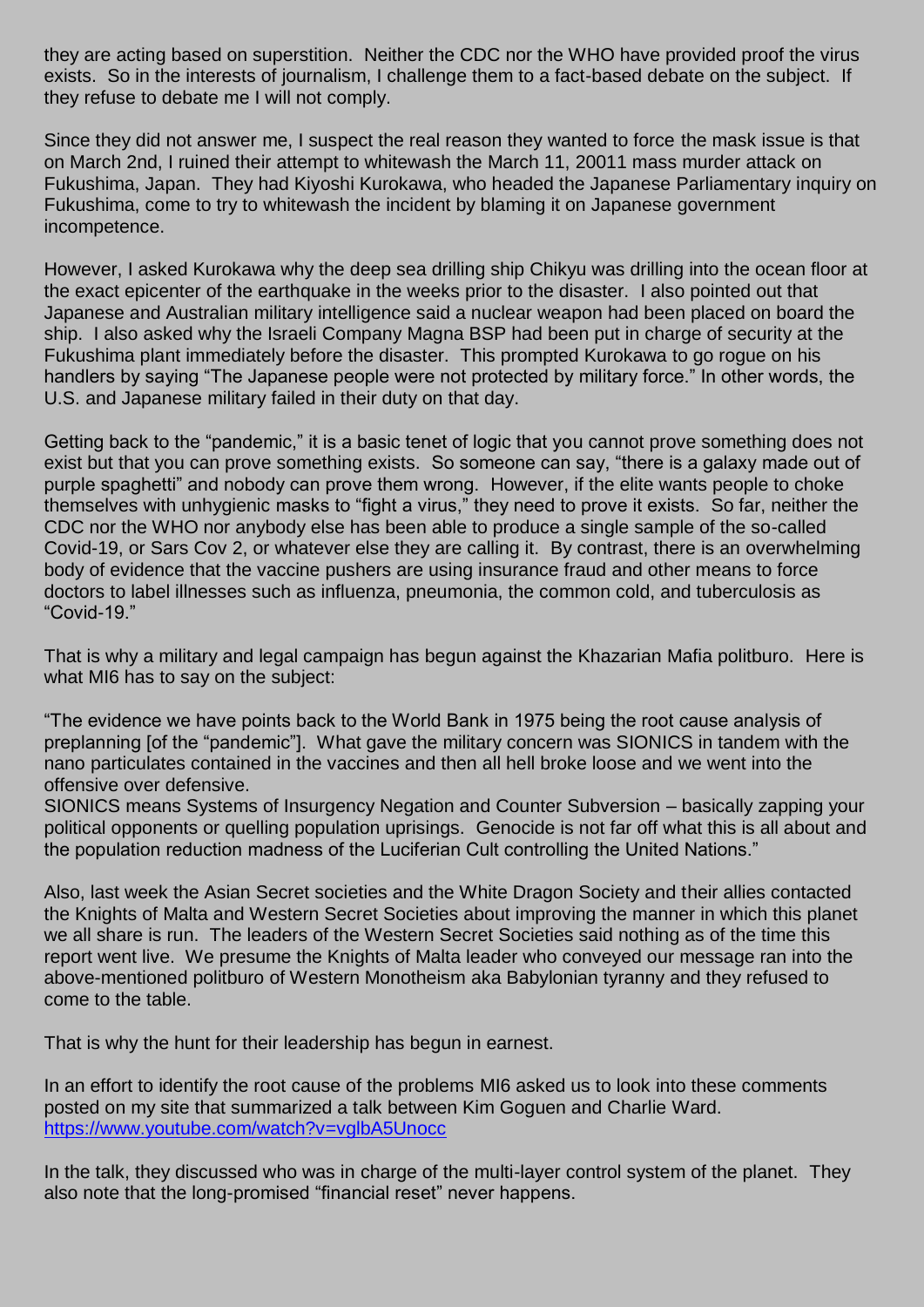They thought it was the Chinese Dragon family but then they realized they always wait for answers; meaning the Dragon family answers to somebody else. Ward said there is an 8-layer control system.

The commentator who summarized their talk notes that they did not mention the "Black Sun in Europe/USA, the Nazi Fourth Reich Masonic/Demonic Templars based in Switzerland."

Based on decades of experience dealing in person with both the visible leaders of the world and the heads of various secret societies that pull their strings, we agree with the Gnostic Illuminati:

"The problem lies with the group of individuals who control Western monotheism. This group is led by a committee."

What we can detect is that a leadership group exists above the publicly visible pope, queen, Iranian ayatollah, and U.S. president, etc. This group is able to get them to promote untested vaccines for a provably non-existent pandemic. We can also see that Africa and Africa and most of Asia remain outside of this control group because they are not going along with the pandemic scam.

That is why we agree with the Gnostic Illuminati, MI6, etc, that to find answers we must go after visible leadership. The Queen and Pope who now appear in public are obvious impostors. MI6 has been unable to get analog confirmation that Queen Elizabeth II is alive so the one pushing vaccines on TV is a fraud. Ditto the Pope.

As far as the secret leadership of the East is concerned, this is what I have learned from decades of interacting with their visible and invisible leadership.

In Asia, the secret societies such as the three-legged crow that controls Shinto, the North Korean regime and other groups trace their roots back to Tibet. The leaders of these groups say they split from the group that controls Western Monotheism about 3000 years ago. Both groups claim to have originated with the Egyptian pharaohs and practice sun worship.

There is also a lot of talk about Asian elders and the dragon family. These are separate from the Tibetan group. They trace back to the various Chinese imperial lineages. So, for example, the Li family name goes back to the Tang dynasty. People of interest here include Li Keqiang, China's number 2, and the Tycoon Richard Li.

The other powerful group is the Mei Hwa or Plum Blossom group based in Taiwan. These are the heirs to the Ming. They have offered this writer life-saving protection in the past, so I will be keeping their names secret.

The Sung dynasty heirs are also very important. They have been represented in the past by the Sun (Sung) Yat Sen, the founder of modern China and the Soong sisters. The most visible member of this family now is Son (Sung) Masayoshi of the Softbank group. Son was given control of the Musashi election stealing machinery in Japan by the Rockefeller family some years ago. He needs to be questioned.

This is what Asian royals and CIA in South East Asia had to report about the Rockefellers and their Chinese connection:

"Over 100 years the Rockefeller family reportedly invested billions of dollars in China, extending their focus from medicine-related subjects such as biology, chemistry and physics to a broader version of studies in archaeology, genetics, agriculture, economy etc. The Rockefeller family's investment history in China dates back to 1863 when David Rockefeller's grandfather John Rockefeller Sr. sold kerosene to the Chinese. Over the course of the  $20<sup>th</sup>$  century the Rockefeller foundation has supported several hundred Chinese institutions and many thousands of Chinese scholars and practitioners."